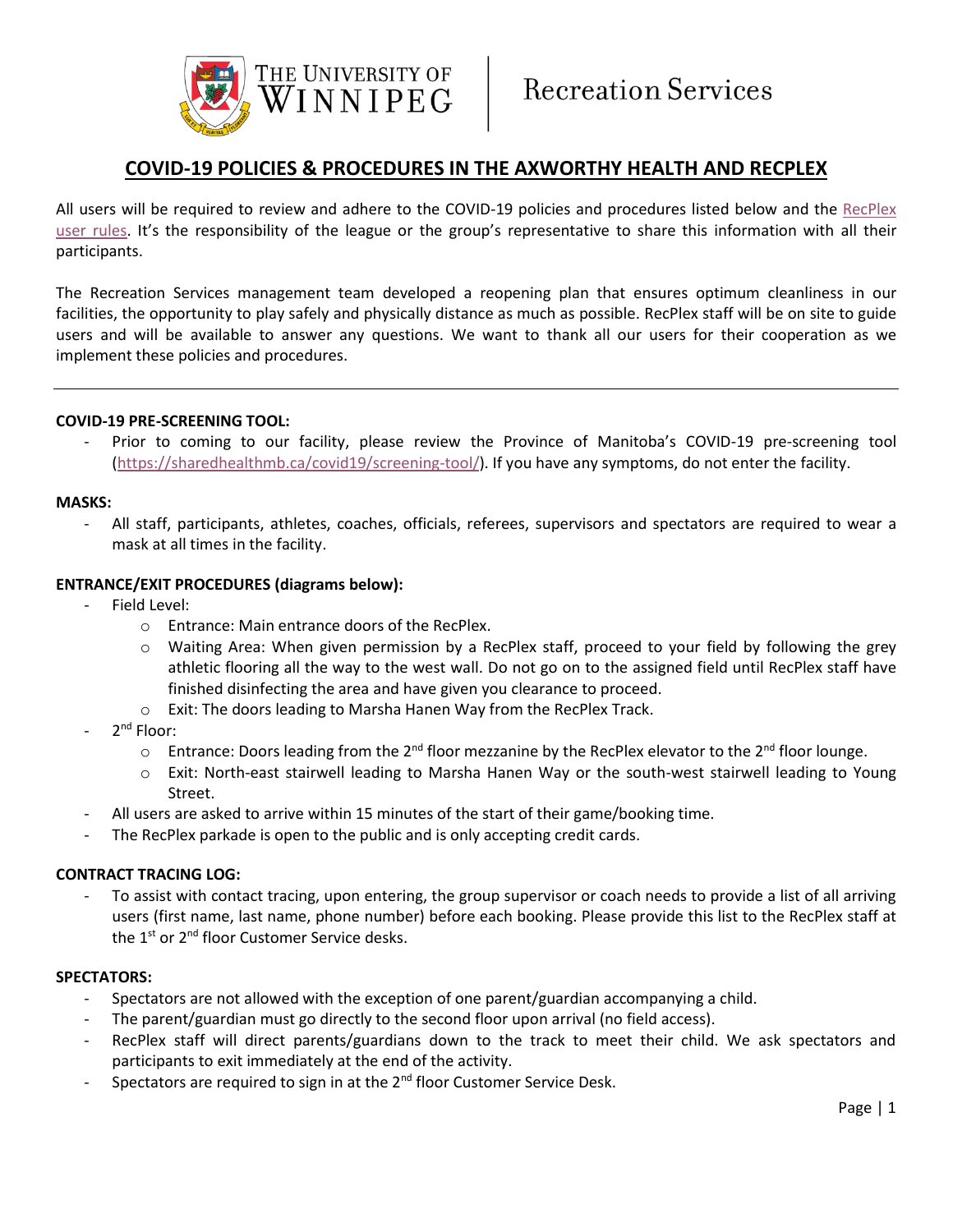

#### **CHANGE ROOMS:**

- All participants must arrive ready to play.
- Designated change rooms are available for washroom purposes only.
- Changing or showering in the change rooms is not allowed.

#### **LOCKERS:**

- Group lockers are not available for use. Users can bring personal belongings to a designated area on the RecPlex track on field level. There is also a designated area in the Community Gym.
- We ask that you limit the amount of personal belongings you bring on site and do not bring any valuables into the facility. The Axworthy Health and RecPlex is not responsible for any lost or stolen items.

#### **WATER FOUNTAINS and HAND SANITIZER STATIONS:**

- Bring your own water bottle.
- The push functions on all water fountains are disabled but refill stations are usable.
- Hand sanitizer stations are placed throughout the facility.
- Sanitize your hands upon entry and before leaving the activity space.

#### **PHYSICAL DISTANCING:**

- Physical distancing is to be practiced as much as possible (2 metres/6 feet apart).
- Follow directional signage and floor/seat markings.
- Avoid congregating in one area including the sidelines.
- Avoid team meetings where individuals may cluster.
- There is limited time between bookings, so do not linger after your game or activity.
- Noncompliance with physical distancing requirements may result in immediate cancellation and loss of booking privileges.

#### **OCCUPANCY CAPACITY:**

Maximum occupancy limits have been determined in each activity space (RecPlex fields and the Community Gym). RecPlex staff are monitoring numbers to ensure each group remains under these limits.

#### **DISINFECTING/CLEANING:**

- Staff will be disinfecting common touch points between bookings.
- There will be no lending of equipment.

#### **POLICIES AND PROCEDURES:**

Users will be asked to leave the facility if they refuse to follow Covid-19 policies and procedures, RecPlex user [rules,](https://www.uwinnipeg.ca/recreation-services/docs/rulesandregulations.pdf) relevant Provincial Sport Organization's return to play protocols and/or the guidelines set forth by the Province of Manitoba. We also reserve the right to close spaces if unsafe situations or policy breaches occur.

**These policies & procedures are subject to change without notice. This document was last updated on April 1st, 2021.**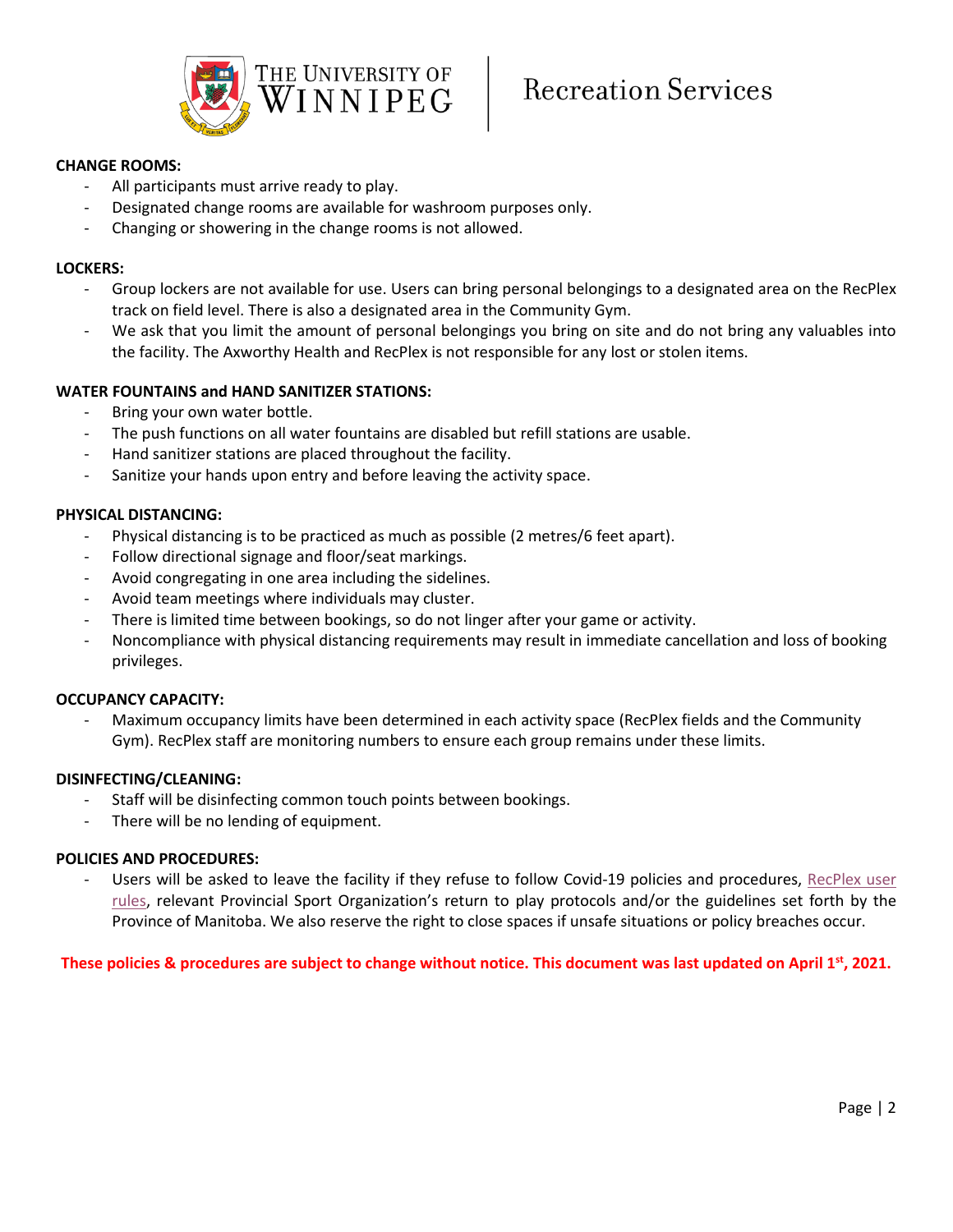

# **Recreation Services**

### **RecPlex Main Field Level**